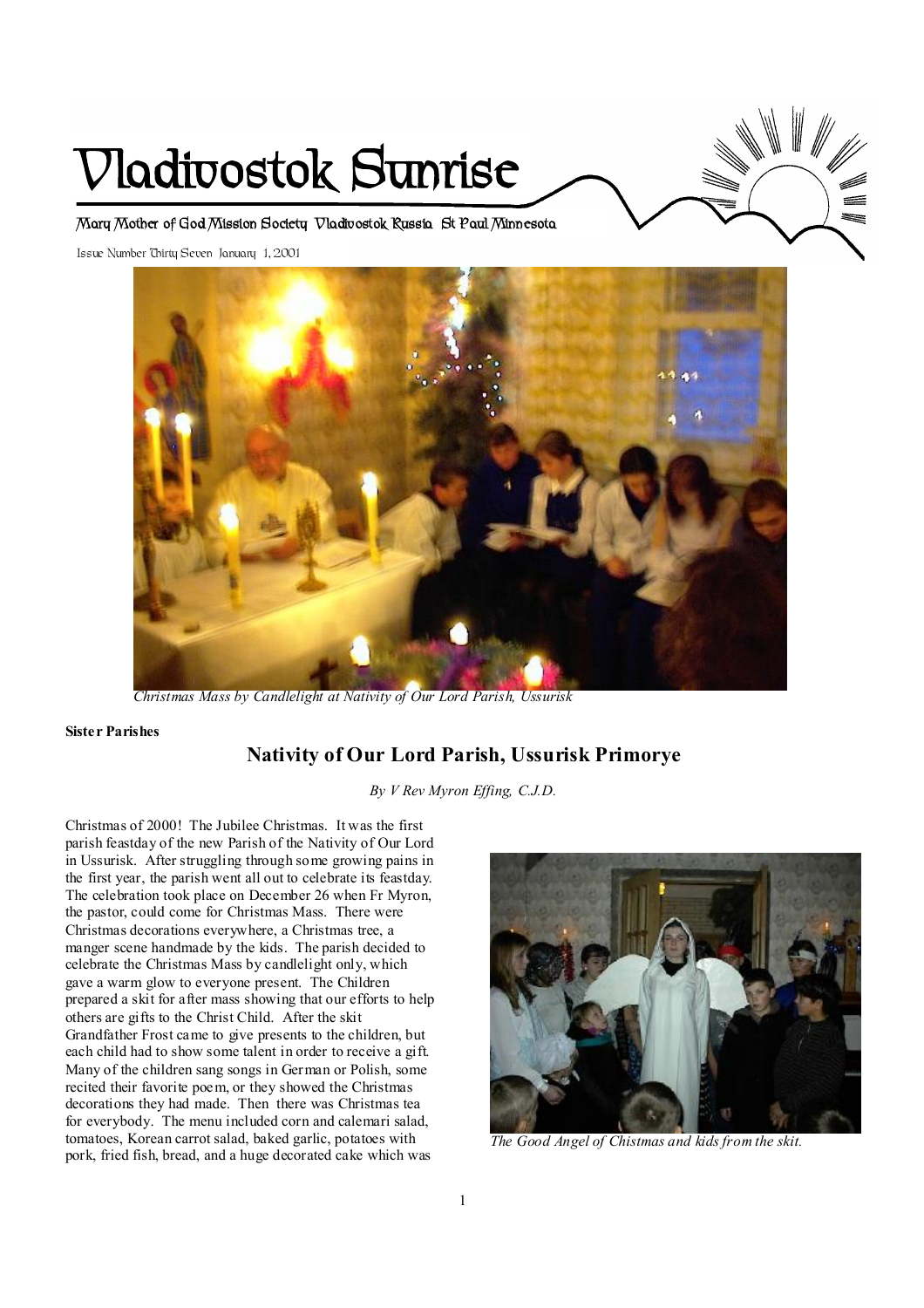

*A beautiful Slabbinck Nativity banner graces the wall behind our temporary altar. We forgot who the American donor was!* 

a gift to us from the bakery where we usually buy bread for our charitable operations.

We received a small grant from Europe to help with kids at Christmas, so there were presents not only for our kids, but also for the kids in the nearby orphanages. Soon our children will present the skit in the city orphanages, and give Christmas presents of fruit to the orphans who rarely see it. Thanks to the US Catholic Bishops' collection for Russia, we have a keyboard instrument which the kids will use for music at the skit.

My lectures about alcoholism and drug abuse continue in Ussurisk. We are hoping to help the young people understand and cope with the increased drug abuse of Russia.



*Fr Myron at the first lecture on alcoholism in Ussurisk.* 



*Dr Sergei Yakovlev, Doctor of Marine Science, often accompanies me at the lectures to speak about AA.* 

*Three generations listen with hope to the Gospel.* 



 Something is very obvious in Ussurisk--the parish apartment (three rooms) won't be big enough for long. When will we be able to build a church? And when will be have more priests? Something else is obvious—the parish will be a very active one, just like its namesake. Soon we want to start a Women's



*Grand"father" Frost was a hit. But where were the men?*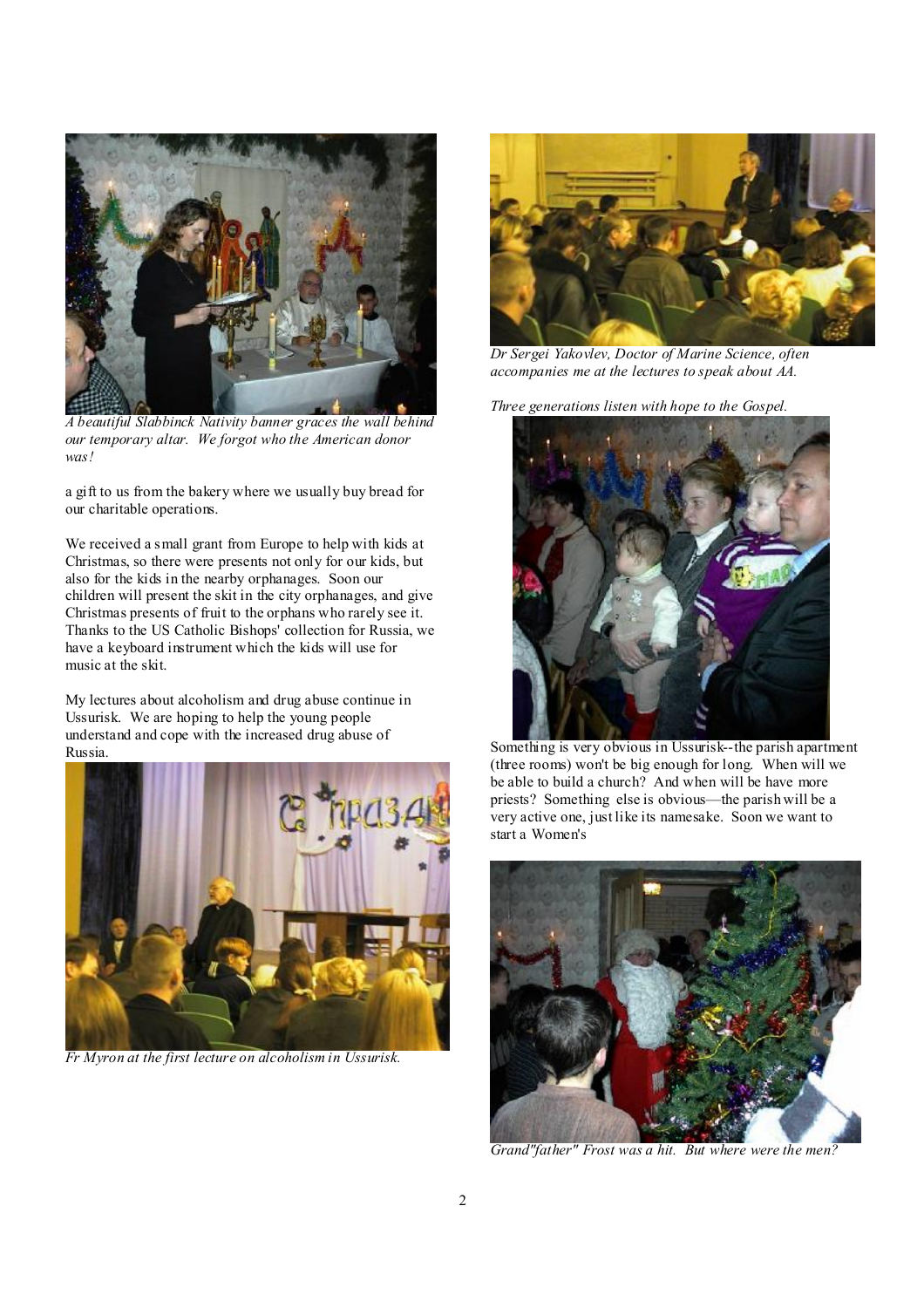Support Center. We are already working in the orphanages. We use the parish apartment for children's lessons in foreign languages as well as religion, and we have done a big job in all of the colleges and trade schools in the city in regard to

alcoholism and drug abuse. We would hope that those contacts will allow us to establish a chaplaincy, but where will we get the priest or sister or trained lay person? And, of course, the money to make it happen.

#### **Sister Parishes**

# **Nativity of Our Lord Parish, St Paul Minnesota**

#### *By Jerry Alfveby*

Which sister parish gets the newsletter *Vladivostok Sunrise* printed and distributed six times each year? --The parish of the Nativity of Our Lord in St. Paul, Minnesota! Nativity also helps in other ways. The parish has an envelope for our mission each month; they have had three clothing drives; our web-site, [www.vladmission.org,](http://www.vladmission.org) was set up and is maintained by Nativity parishioner Jim Weatherly. Parishioners pray for us at their perpetual adoration chapel. The late pastors were very involved with the mission, Monsignor Clarence Steiner along with other parishioners donating the Nativity window for our church in Vladivostok and Father Patrick Lannan inaugurating the sister parish relationship. Our deep gratitude is hereby extended to Nativity's current pastor, Father Peter Christensen, and to all at Nativity who help us with their prayers, work and donations.



Now let us discuss the newsletter. Each issue begins with text and pictures sent by e-mail from Vladivostok to Melanee Targia in Minnesota where her husband Chris uses a laser printer to make the copy ready for printing. The photo-ready copy is sent to the Missionary Sisters of St. Peter Claver in St Paul for printing. When Sister Susan finishes printing the 15,000 newsletters, they are transported to Nativity Church by parishioners Sandra and David Sonnen, our national coordinators. Kate Fischer and the committee secretary, Lucy Alfveby, call the newsletter committee plus volunteers from the Nativity Council of Catholic Women to help fold, tape and label those individual newsletters which are to be mailed within the United States. Melanee meanwhile has updated the addresses before computer generated labels are printed with appropriate postal bar codes. Virginia Murphy got us started with Bulk mail, a considerable savings, and she still funds the monthly update

program. Kate Fischer gets the postal trays and Bill and Harriet Kiffe take the loaded trays to the post office. John Scullin mails the newsletters to the international addresses.

Wow! The process generally takes three days of work (9-4) to fold and tape plus 2 hours on the third evening to do the labeling and get the postal trays loaded for mailing and the bulk boxes ready for delivery to churches in Minnesota and around the country.



l. *Perpetual adoration chapel at Nativity.* 

Getting our newsletter printed and distributed six times a year requires a considerable amount of work and is a tribute to the commitment of our dedicated sister parish of the Nativity of Our Lord in St. Paul, Minnesota. To all involved we send our prayers and gratitude. Congratulations to Nativity on your parish feastday: Christmas, and especially on this Jubilee of Christmas in this year 2000.

## **News Notes**

#### *by Rev Myron Effing, C.J.D.*

• We have a new secretary for our non-profit corporation "Mary Mother of God Mission Society": Mrs Laurie Murphy. Laurie, a member of our Sister Parish Committee at Nativity of Our Lord Parish in St Paul MN, has served our mission as our Notary Public, and she has been taking care of our shipments of clothing and humanitarian aid from Minnesota.

Laurie will try to fill the shoes of our retiring secretary, Virginia Murphy, also of Nativity in St Paul. Virginia was the founding secretary of the corporation, and took care of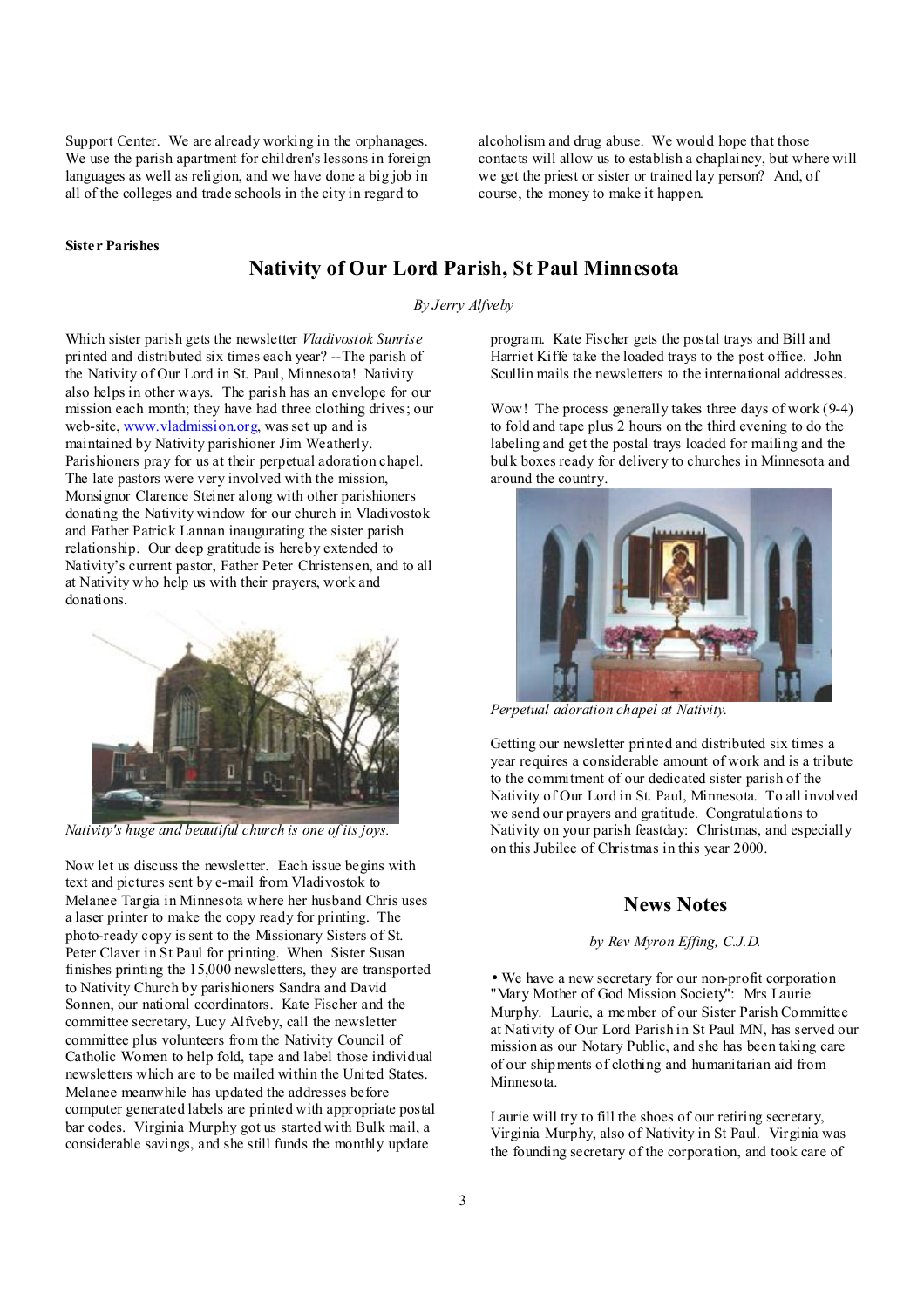much of the registration and tax-exempt paper processing. She also helped with the publication of the *Sunrise*, and took care of its labelling and mailing, bringing us online with a more efficient mailing system, and inaugurating our business reply permit. Virginia has hosted Russians immigrants and students in her home, but is retiring as secretary due to poor health. Our love and prayers are with her. Thank you, Virginia, for a job well done!

Virginia and Laurie have both been members of Nativity sister parish committee from the very beginning. Both are altar preparers at Nativity, so it is fitting that we would catch them passing the torch in the middle of their favorite work, dusting the tabernacle at Nativity.



*Virginia Murphy and Laurie Murphy (not relatives) both take care of the sanctuary at Nativity of Our Lord Parish in St Paul.* 

• Congratulations to Brother Oleg Nicolaevich Yelchanínov who took simple private vows on December 12, 2000, as a member of the Canons Regular fJesus the Lord. He completed his novitiate project, which was the study and review of the translation of documents relating to the history and life of communities of Canons Regular. After taking vows he went for a vacation to his home city of Blagoveschensk to celebrate his mother's jubilee birthday, and to see friends and relatives after his year-long ordeal as a novice under novicemaster Fr Myron Effing. His spiritual director was Fr Daniel Maurer. Brother Oleg is interested in the History of the Liturgy, and plans to do more study in this area. Meanwhile he is responsible for the liturgical fixtures and preparations for holydays in Vladivostok.

• In a note from Tad Michel of New Bern NC: "I note that according to the legible inscription, the large bell (St. Mary) shown in *Vladivostok Sunrise 36* is a gift from the families of the Poles murdered in the Katyn forest in April 1940. My stepfather was among those killed."

• "I took the liberty of writing the Holy Father with an enclosed copy of our last newsletter showing our new bells that he blessed while both he and the bells were still in Poland. The return letter can be seen on our web page."— Sandy Sonnen



*new canonical habit.* 

• Four Orthodox priests came to our Christmas "Midnight Mass" (which was really at 6pm—Our city is too dangerous at night with no public transportation to have Christmas Mass later!) It was a first! Some priests have come earlier, but dressed in lay clothes. This time they came in their cassocks and sat in the front row. We hope it is a sign of reconciliation between our Churches to come. If the second millennium was a thousand years of schism in the Church, we can hope and pray for 1000 years of peace in the Church for the third millenium!

At our Mass the kids put on a little drama, and it was the best ever in our nine years in Russia--more kids, better talent and organization, and better costumes. The children show the development of our work over time, and the big help which the Sisters of St Anne are to us.

We also received a letter from the Governor Nasdratenko which was read by his representative thanking our parish for all that we do for the poor and especially for children in our state. All of these things are gifts from you, , and I hope your joy is like ours at this time of year.

 • Recently I gave lectures about alcoholism in Ussurisk, and in Lesozovodsk. Soon we will begin lectures in Arsenyev. We are hoping to help young people understand and cope with the increased drug abuse of Russia.

• What a blessing that a donor recently gave us money to replace our car which we bought used three years ago. Actually we will continue to use it, together with its replacement--we just have more work and more miles to run, so both cars are already needed. My secretary Nicolai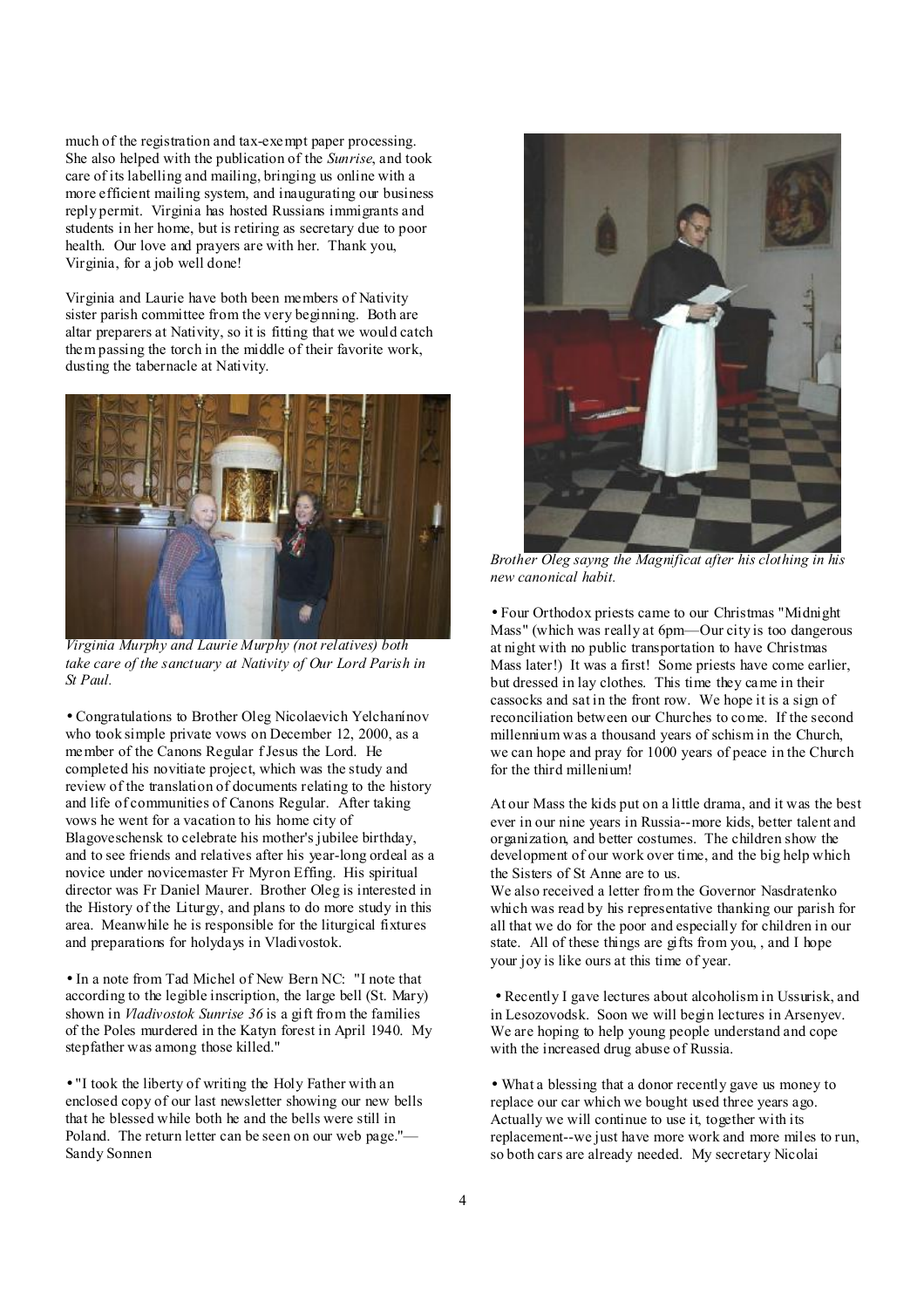Dorodnov is studying for his driver's license, and our helper Viktor Anisimov already has a license, so the two cars will soon be in full use, I'm sure.

• Our new deacon and seminarian Evgenie Peregudov came home for Christmas, which has been very helpful for us and joyful for the parish.

• Fr Dan is super busy, not only helping me with the home parish in Vladivostok for Christmas, but also preparing four Christmas organ concerts. There were supposed to be three concerts, but so many people were disappointed that the tickets were sold out and Fr Dan decided to add one concert. One of the vice-governors bought tickets. There will also be the ecumenical Christmas Festival of Choirs in early January. The concert program is more and more popular, and introduces many people for the first time to our church.

# **Vladivostok Parish's CARITAS**

*by V Rev Myron Effing, C.J.D.* 

A branch of CARITAS International, the Catholic charitable organization was established already in 1992 in Vladivostok. Its success can be measured by the fact that it has expanded to include all of the parishes of our territory, and even some units which are not related to parishes. That means that each parish has its own volunteers and programs. Here I'd like to tell about the activities of our own parish division of CARITAS.



*Lilia showing with joy the colorful items that volunteers made for orphans for christmas.* 

The parish director is Lilia Timofeevna Silina, butshe has many volunteers who help with the work. I'll just list here some of the programs, which are many and varied.

1. Visiting the elderly of the parish and taking them Holy Communion with the help of Sister Evgenia once per month. The priests take Holy Communion at Easter, Christmas, and in the Fall. Sometimes there is trouble getting a car for the day.



 *Boys from the street gather at one of the feeding stations. They won't cross gang lines, so several places are needed.* 

2. Feeding the street children. This program is coordinated by Rachael's Volunteers, a Protestant affiliated charity, but our parish takes charge on one day per week. We could use a food wagon which could make a profit from regular sales in order to pay for food for the children.



*A nourishing dinner for those in need.* 

3. Soup kitchen, which operates five days per week. This program is sponsored by CARITAS Japan, and our volunteers do a great job of coordinating the program, and clearing those who qualify. We don't have our own premises, but we have a contract with a local cafeteria for food service. We dream of expanding to two locations in our huge city.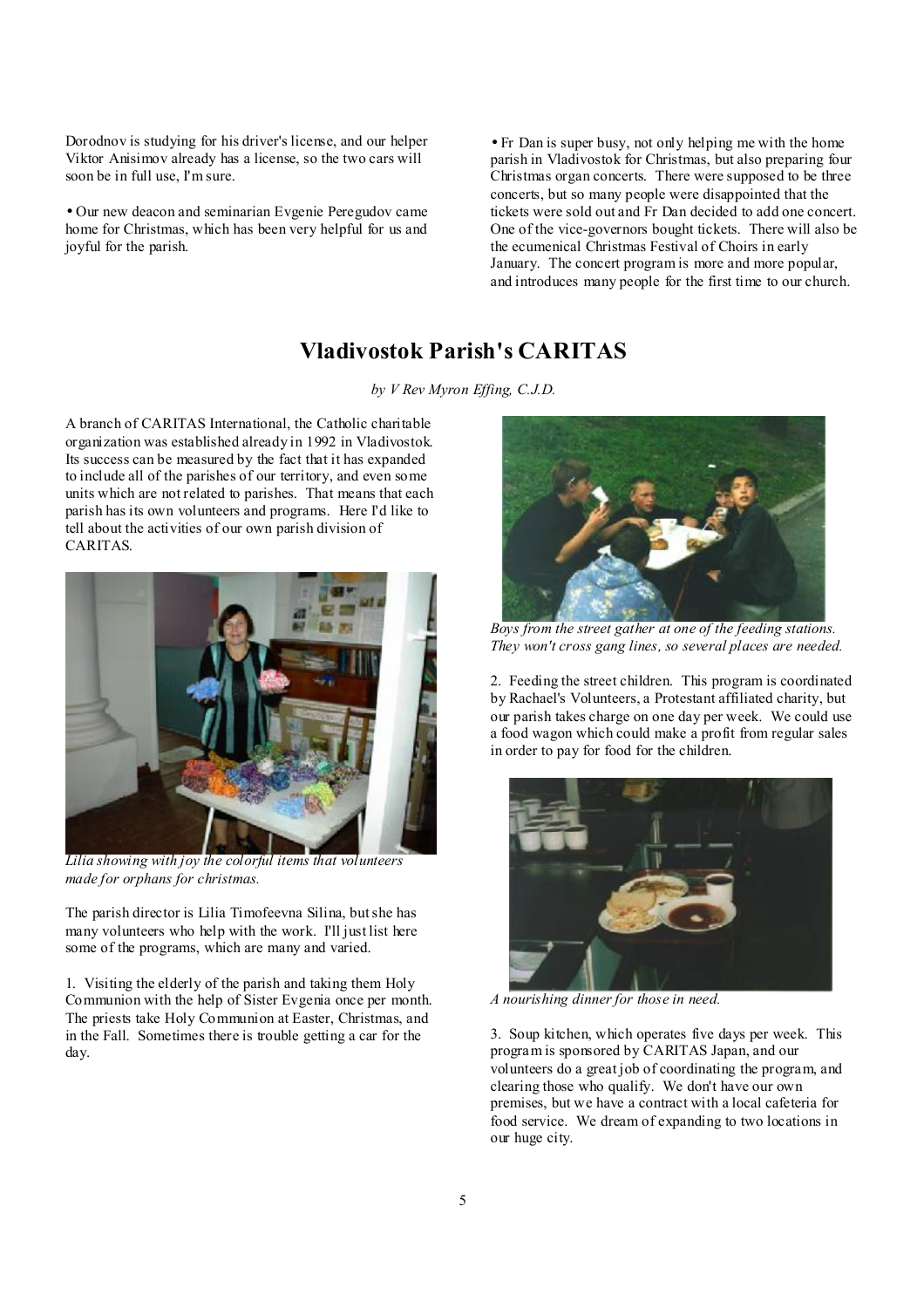

*Our clients pay for their meal with a ticket from CARITAS* 

*If the weather is cold, our clients can take a meal home so as not to have to be in the cold two days in a row.* 





*Recess* 

4. Orphanage program, where our volunteers and Sister Rosario help take care of the children, especially after the noon nap time when care can be urgent. The orphanage when we work is very young children who are often in the process of being adopted. We are hoping to offer adoptions ourselves, soon.

 *Sister Rosario and one of her charges.* 



*The hot water heater that CARITAS installed in the baby orphanage.* 

*"Did you come to adopt me?"* 



l. 5. Sewing program in which our parishioners sew and knit items for the orphanage, for the elderly, and for sale booties, night clothing, hotpads, decorations, etc. We could use a serger, and additional sewing machines.

6. Sunday tea is served nearly every Sunday in our first floor social hall. This is very important so that parishioners can get to know one another.

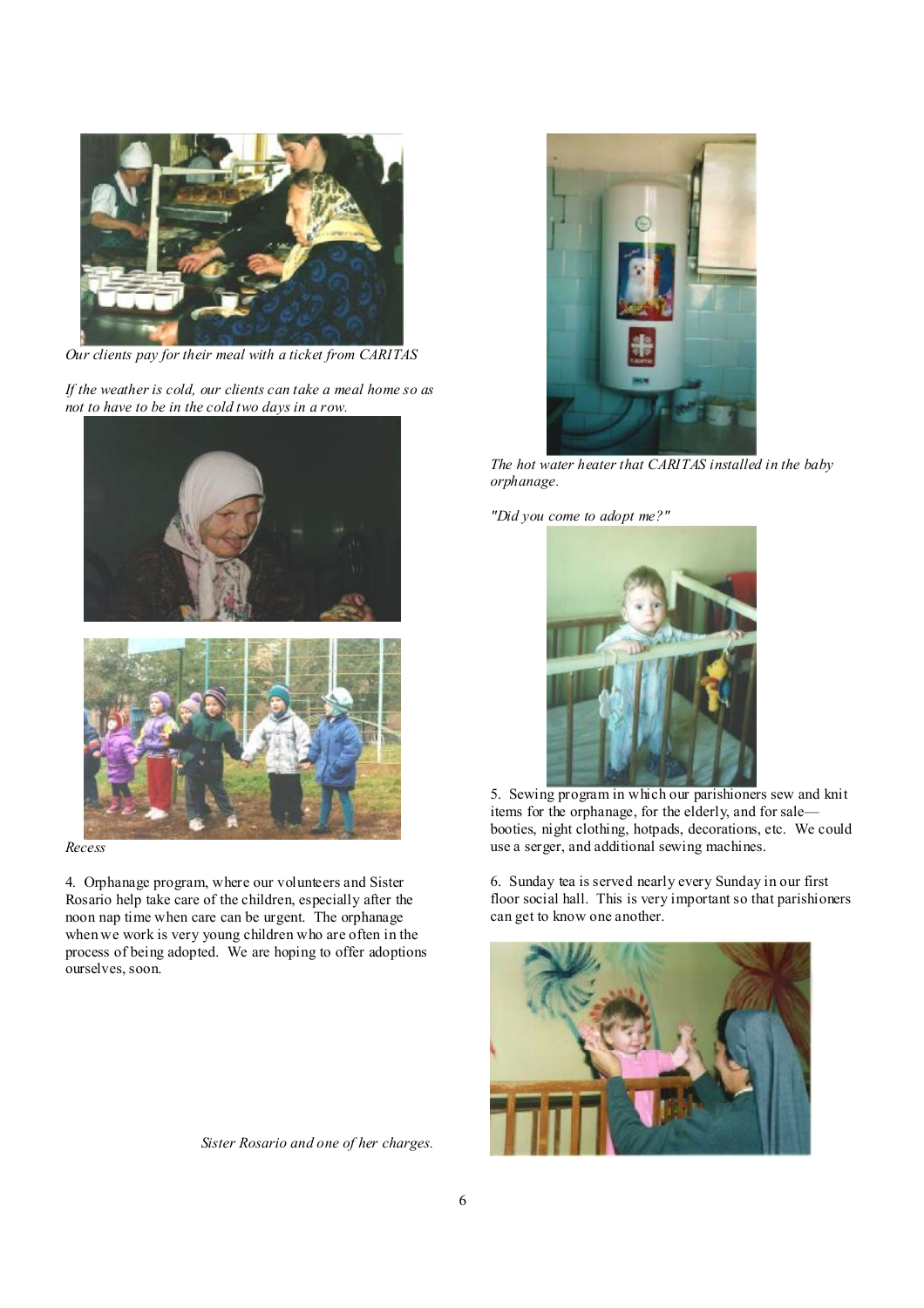#### *Continued from Page 8.*

parish is required to sponsor. We have written to the Propagation of the Faith office in each diocese so they are familiar with our mission. We have excellent references from our bishop in Russia, the bishop in Minnesota where we are incorporated, as well as several other bishops who know us. We also have an honorary board of directors who are happy to endorse our work (Ask for the list.). Might you help us to spread the mission work by hosting us at your parish for a mission preaching date?

- Please consider donating your frequent flyer miles to the mission. We need miles for in the States as well as foreign travel. United, Delta, NWA, American, Korean, all fly to Seoul on the way to Vladivostok.
- We are in need of a slide projector, slide carosel, a tape dubbing machine, a VCR. Please call Sandra at the mission office 651-690-5139 or e-mail at [russianmission@Juno.com](mailto:russianmission@Juno.com) if you have any of these items to donate.
- We need religious goods except rosaries. Please send to the mission office in Minnesota, especially crosses with a corpus on them, old or new. We also need several accordions for children who are taking lessons, but who don't have an instrument of their own.
- We are receiving more than 200 hits on our website ["www.vladmission.org"](http://www.vladmission.org) each week. We are very grateful! Please check it monthly for updates and information. Now you can also donate through the website using your credit card.
- We haven't mentioned the Family Emergency Fund for a while. The fund is for families in Russia in need of emergency help--a sick child, a burned-out apartment, mothers with many children but no money to buy winter boots for them, unexpected funeral or medical expenses, lose of work, etc. Imagine the US without welfare or Catholic Charities or county social services. This fund allows Father Effing to personally help those in grave need. One might decide on a monthly donation to this fund.
- Foreign checks cost the mission \$18 to cash. To save money for the mission, those not living in the States can donate using their credit card and our website, [www.vladmission.org](http://www.vladmission.org), to transfer funds through [www.helping.org,](http://www.helping.org) or you can accumulate your donations for several months and send a larger, more efficient sum.
- We hope to finish the restoration of the Cathedral of Most Holy Mother of God in Vladivostok. Also we have dug the foundation for the parish /rectory building. But we are only 1/3 of the way financially. We want to move our priests and seminarians from where they live

now--on couches in their offices and in the drafty belltower of the church where there are problems with mold and the antique piping system. Please see the web site [www.vladmission.org](http://www.vladmission.org) or *Vladivostok Sunrise #35* for a donations list. and help us get the job done! What a gift of graces to your family and loved ones to donate to the Church rising out of Communism in Russia.

In this newsletter you will find in the reply envelope we have enclosed several Mission Society business cards. We hope you will be our ambassador, and pass these cards along to friends who might be interested in our work. If you would like additional cards, please let us know.

God love you all. Gratefully yours, in Christ,

Sandra Sonnen, National Coordinator

# **How to Communicate with Us Russian Office:**

**Phone:** (011-7)-4232-26-96-14 **FAX:** (011-7)-4232-26-96-16 **E-mail:** [myron@eastnet.febras.ru](mailto:myron@eastnet.febras.ru) [daniel@eastnet.febras.ru](mailto:daniel@eastnet.febras.ru) [CARITAS@mail.primorye.ru](mailto:CARITAS@mail.primorye.ru) **Internet** Russian language: <http://www.catholic.ru>

Please do **not** send any **donations** of any kind directly to Russia. For donation information, see below. **Letters** without donations can be sent to:

> Most Holy Mother of God Catholic Parish Volodarskovo 22 690001 Vladivostok RUSSIA

## **American Office:**

**Phone:** (651)690-5139 **FAX:** (651)690-5139 **E-mail:** [RussianMission@juno.com](mailto:RussianMission@juno.com) **Internet:** <http://www.vladmission.org>

**Donations** of money and **letters** should be sent to: Mary Mother of God Mission Society 1854 Jefferson Ave St Paul MN 55105-1662

Or you can donate from your credit card through our web site. Your donations are tax-deductible. You will receive any required receipt for IRS tax purposes by return mail.

**Donations** in kind. If you have items that you think we can use, please contact Mrs Sandra Sonnen at the Mission Office in St Paul giving a complete list of items.

**Vladivosk Sunrise** Edited and Produced in Russia by V Rev Myron Effing, C.J.D. Printed by the Sisters of St Peter Claver, St Paul, Minnesota. Assembled for mailing by Nativity Parish, St Paul, Minnesota. Mailed by Mary Mother of God Mission Society, St Paul, Minnesota. Authors are noted if other than the editor.